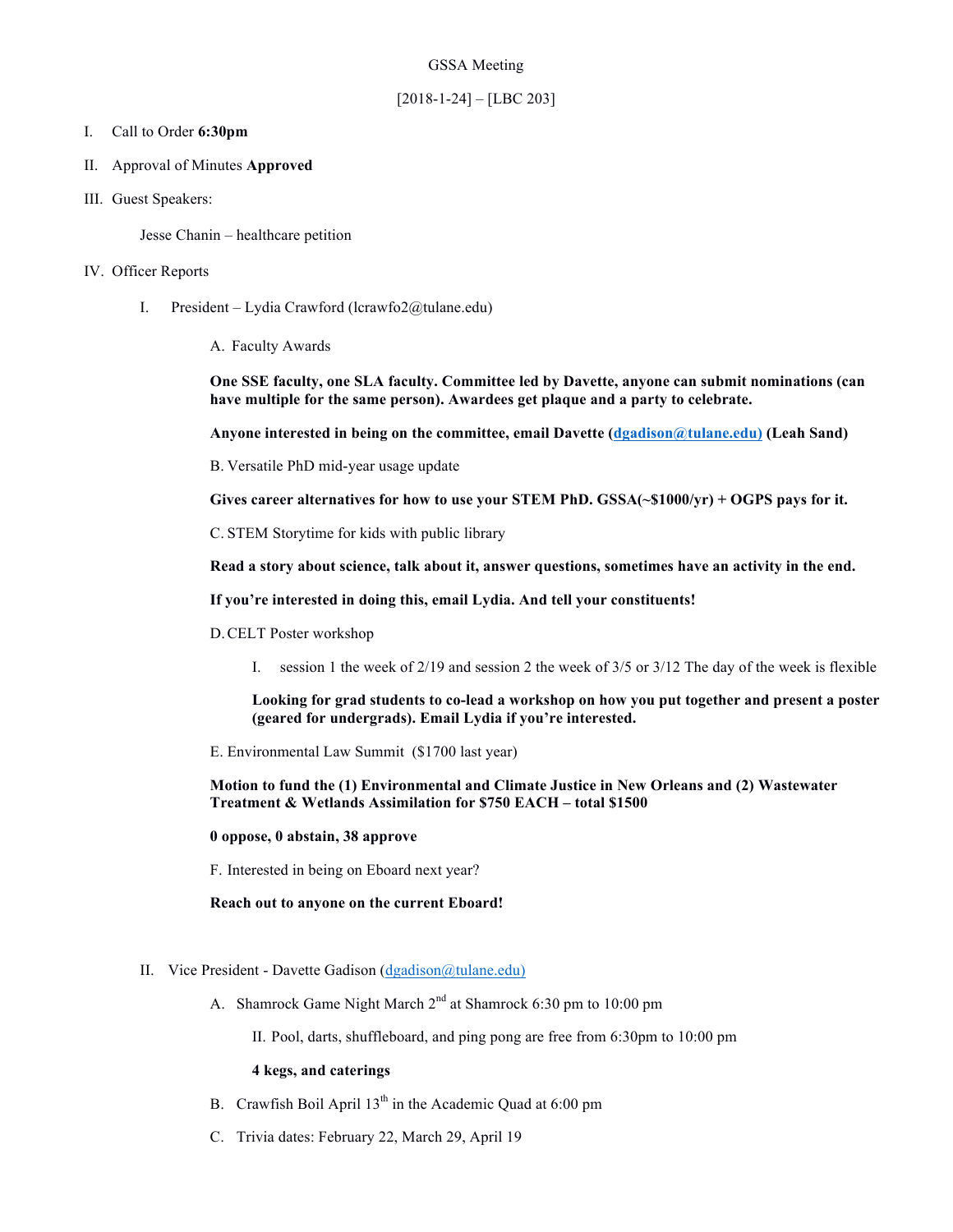#### III. Treasurer – Robyn Brooks (rbrooks3@tulane.edu)

- A. Currently, we have \$7,031.98 in the bank
- B. Office Hours: **Monday** 12pm-2pm in Gibson 313

#### **Don't just leave a packet on her desk – it will not be accepted.**

- C. Travel Awards: Awarded Non GSSA \$100, GSSA members awarded 80% of request, Total awarded: \$35,688
	- I. In the future, we will use metrics based on previous years application amounts to divide travel dollars per cycle
	- I. This year: 35% Fall, 35% Spring, 30% Summer, Total: \$44,518.02
- D. Speaker Request

| Requestor's           | Speaker Full  | Event        | Honorarium | Travel | Lodging |
|-----------------------|---------------|--------------|------------|--------|---------|
| Department            | Legal Name    | <b>Start</b> |            |        |         |
|                       |               | Date         |            |        |         |
|                       |               |              |            |        |         |
|                       | Gisela Heffes | 4/19/18      |            |        |         |
| Spanish and Portugese |               |              | 200        | 500    | 170     |
|                       |               |              |            |        |         |
| Art History           | Deborah       | 3/19/18      | 200        | 500    | 170     |
|                       | Silverman     |              |            |        |         |
| Total                 |               |              | \$1740     |        |         |

#### **Motion to vote on speaker requests as a slate – 0 oppose, 0 abstain, approve**

## **Motion to fund speaker requests – 0 oppose, 0 abstain, approve**

E. Event Requests

|                               | <b>Event Title</b>                  | Date    | Amount<br><b>Requested</b> | <b>Expense</b>                                                                                                                                                  | <b>Expected</b><br><b>Attendance</b> | Per person |
|-------------------------------|-------------------------------------|---------|----------------------------|-----------------------------------------------------------------------------------------------------------------------------------------------------------------|--------------------------------------|------------|
| Department                    |                                     |         |                            |                                                                                                                                                                 |                                      |            |
| <b>Art History</b>            | Speaker Event - Debora<br>Silverman | 3/19/18 | 250                        | Catering for on campus<br>portions of event                                                                                                                     | 50                                   | 5          |
| Chemistry                     | Department Meeting                  | 2/7/18  | \$150.00                   | Pizza                                                                                                                                                           | 20                                   | \$7.50     |
| <b>Chemistry</b>              | Department Meeting                  | 3/7/18  | \$160.00                   | Cane's                                                                                                                                                          | 20                                   | \$8.00     |
| City, Culture, &<br>Community | <b>CCC</b> Student Meeting          | 3/2/18  | \$100.00                   | We will purchase one<br>cambro of coffee from<br>CC's (serves 50 cups of<br>coffee), 4 dozen bagels, 4<br>tubs of cream cheese, and<br>3 cases of bottled water | 35                                   | \$2.86     |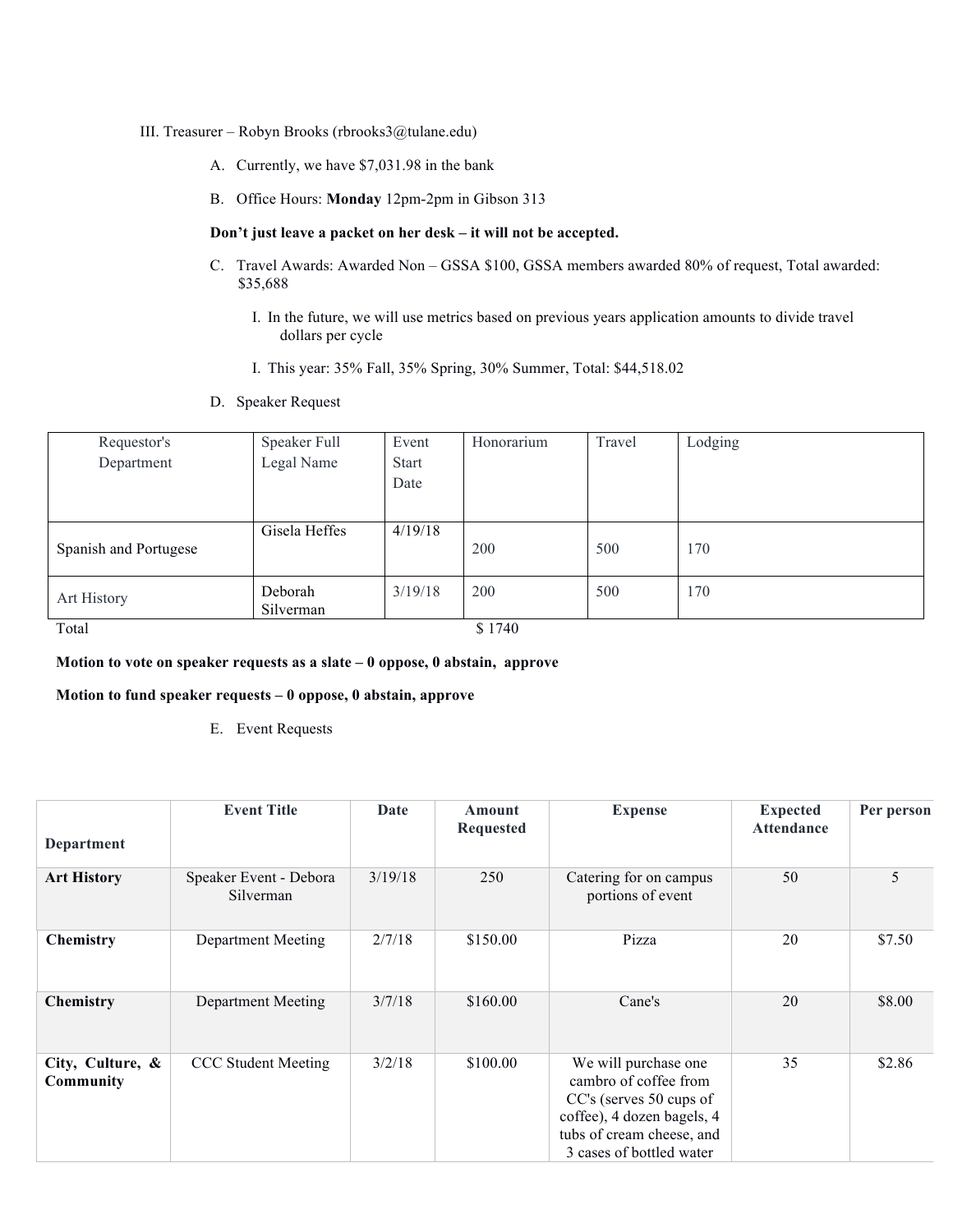|                                                  |                   |                                           |         |          | from Costco       |    |        |
|--------------------------------------------------|-------------------|-------------------------------------------|---------|----------|-------------------|----|--------|
| <b>Ecology</b><br>Evolutionary<br><b>Biology</b> | $\boldsymbol{\&}$ | January Grad<br>Departmental Meeting      | 1/31/18 | \$150.00 | Dinner            | 17 | \$8.82 |
| <b>Ecology</b><br>Evolutionary<br><b>Biology</b> | $\boldsymbol{\&}$ | Ecolunch                                  | 2/2/18  | \$60.00  | Coffee and snacks | 30 | \$2.00 |
| <b>Ecology</b><br>Evolutionary<br><b>Biology</b> | $\boldsymbol{\&}$ | Ecolunch                                  | 2/9/18  | \$60.00  | Coffee and snacks | 30 | \$2.00 |
| <b>Ecology</b><br>Evolutionary<br><b>Biology</b> | $\boldsymbol{\&}$ | Feb Grad Departmental<br>Meeting          | 2/15/18 | \$150.00 | Dinner            | 17 | \$8.82 |
| <b>Ecology</b><br>Evolutionary<br><b>Biology</b> | $\boldsymbol{\&}$ | March Grad<br><b>Departmental Meeting</b> | 4/3/18  | \$150.00 | Dinner            | 17 | \$8.82 |
| <b>Ecology</b><br>Evolutionary<br><b>Biology</b> | $\boldsymbol{\&}$ | April Grad Departmental<br>Meeting        | 4/30/18 | \$150.00 | Dinner            | 17 | \$8.82 |
| <b>Mathematics</b>                               |                   | Math Graduate Student<br>Colloquium       | 1/30/18 | \$60.00  | Pizza and Soda    | 20 | \$3.00 |
| <b>Mathematics</b>                               |                   | Math Graduate Student<br>Colloquium       | 2/6/18  | \$60.00  | Pizza and Soda    | 20 | \$3.00 |
| <b>Mathematics</b>                               |                   | Math Graduate Student<br>Colloquium       | 2/20/18 | \$60.00  | Pizza and Soda    | 20 | \$3.00 |
| <b>Mathematics</b>                               |                   | Math Graduate Student<br>Colloquium       | 2/27/18 | \$60.00  | Pizza Soda        | 20 | \$3.00 |
| <b>Mathematics</b>                               |                   | Math Graduate Student<br>Colloquium       | 3/6/18  | \$60.00  | Pizza and Soda    | 20 | \$3.00 |
| <b>Mathematics</b>                               |                   | Math Graduate Student<br>Colloquium       | 3/13/18 | \$60.00  | Pizza and Soda    | 20 | \$3.00 |
| <b>Mathematics</b>                               |                   | Math Graduate Student<br>Colloquium       | 3/20/18 | \$60.00  | Pizza and Soda    | 20 | \$3.00 |
| <b>Mathematics</b>                               |                   | Math Graduate Student<br>Colloquium       | 4/3/18  | \$60.00  | Pizza and Soda    | 20 | \$3.00 |
| <b>Mathematics</b>                               |                   | Math Graduate Student<br>Colloquium       | 4/10/18 | \$60.00  | Pizza and Soda    | 20 | \$3.00 |
| <b>Mathematics</b>                               |                   | Math Graduate Student<br>Colloquium       | 4/17/18 | \$60.00  | Pizza and Soda    | 20 | \$3.00 |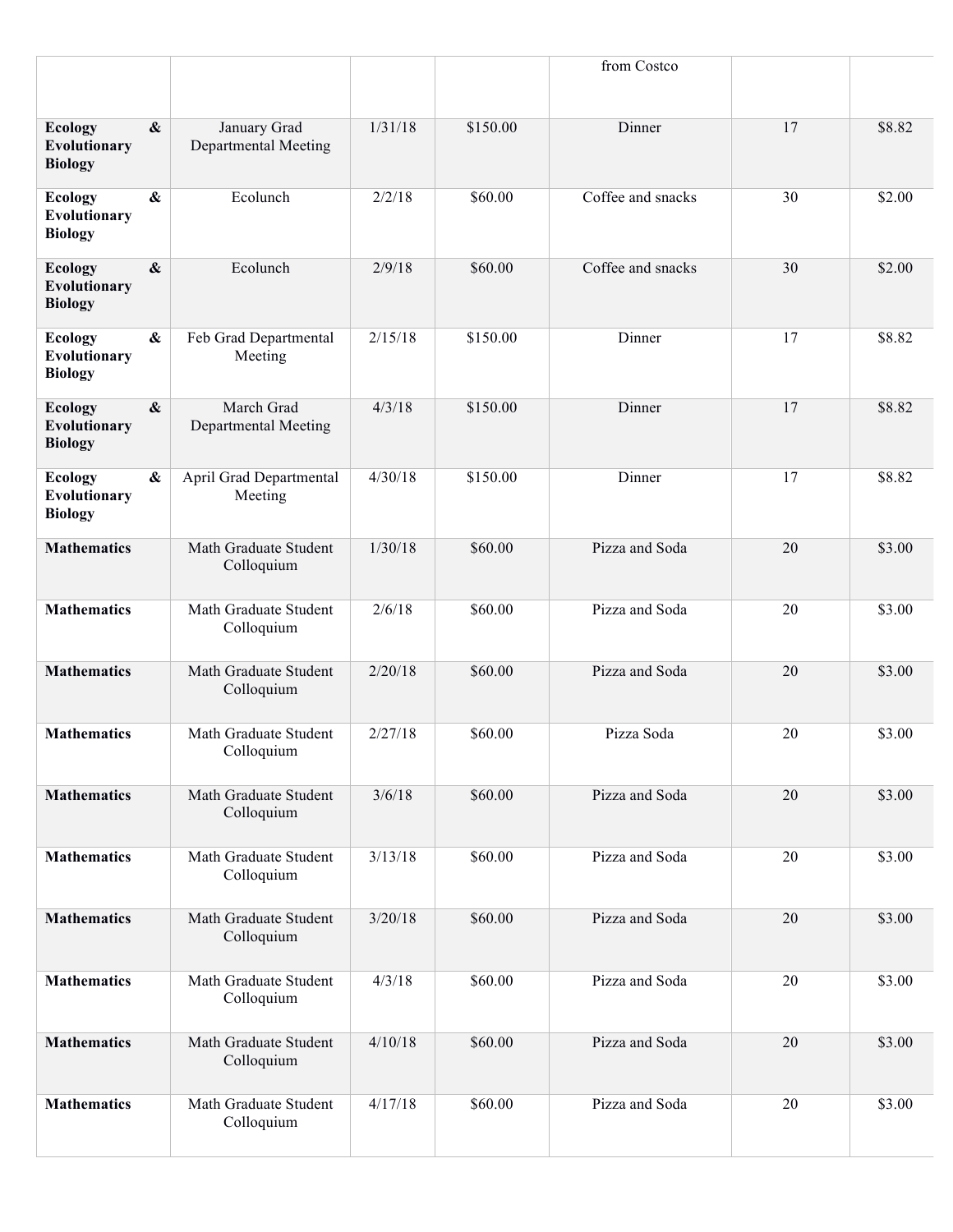| <b>Mathematics</b>                                                     | Math Graduate Student<br>Colloquium                     | 4/24/18 | \$60.00  | Pizza and Soda                                                            | 20 | \$3.00  |
|------------------------------------------------------------------------|---------------------------------------------------------|---------|----------|---------------------------------------------------------------------------|----|---------|
| <b>Mathematics</b>                                                     | Math Graduate Student<br>End of Semester<br>Celebration | 5/1/18  | \$120.00 | Various sandwiches from<br>Magasin Vietnamese<br>Cafe; Desserts; and Soda | 25 | \$4.80  |
| <b>Neuroscience</b>                                                    | Neuroscience D.U.N.K.<br>Meeting                        | 2/9/18  | \$50.00  | coffee and donuts                                                         | 30 | \$1.67  |
| Neuroscience                                                           | Neuroscience D.U.N.K.<br>Meeting                        | 3/23/18 | \$50.00  | coffee and donuts                                                         | 30 | \$1.67  |
| Neuroscience                                                           | Neuroscience D.U.N.K.<br>Meeting                        | 4/13/18 | \$50.00  | coffee and donuts                                                         | 30 | \$1.67  |
| Neuroscience                                                           | Neuroscience D.U.N.K.<br>Meeting                        | 5/25/18 | \$50.00  | coffee and donuts                                                         | 30 | \$1.67  |
| Chemical<br>$\mathbf{\&}$<br><b>Biomolecular</b><br><b>Engineering</b> | <b>CBE</b> Laser Tag                                    | 2/24/18 | \$505.25 | Laser tag ticket and food                                                 | 20 | \$25.26 |

# Total \$2,510.25

**Motion to vote for all events under \$250 – 0 oppose, 0 abstain, 38 approve** 

**Motion to fund all events under \$250 – 0 oppose, 0 abstain, 38 approve** 

# **CBE Laser Tag:**

| Item                  | Cost (for 20 attendees) | Per person |  |
|-----------------------|-------------------------|------------|--|
| Ticket                | 353                     | 17.65      |  |
| Sandwich tray         | 30                      | 1.5        |  |
| Fruit and cheese tray | 24                      | 1.2        |  |
| Pizza                 | 29.25                   | 1.4625     |  |
| Chicken tender        | 69                      | 3.45       |  |
| total                 | 505.25                  | 25.2625    |  |

# **Motion to fund CBE laser tag event - 0 oppose, 0 abstain, 38 approve**

III. Secretary – Sarah Khalil (skhalil@tulane.edu)